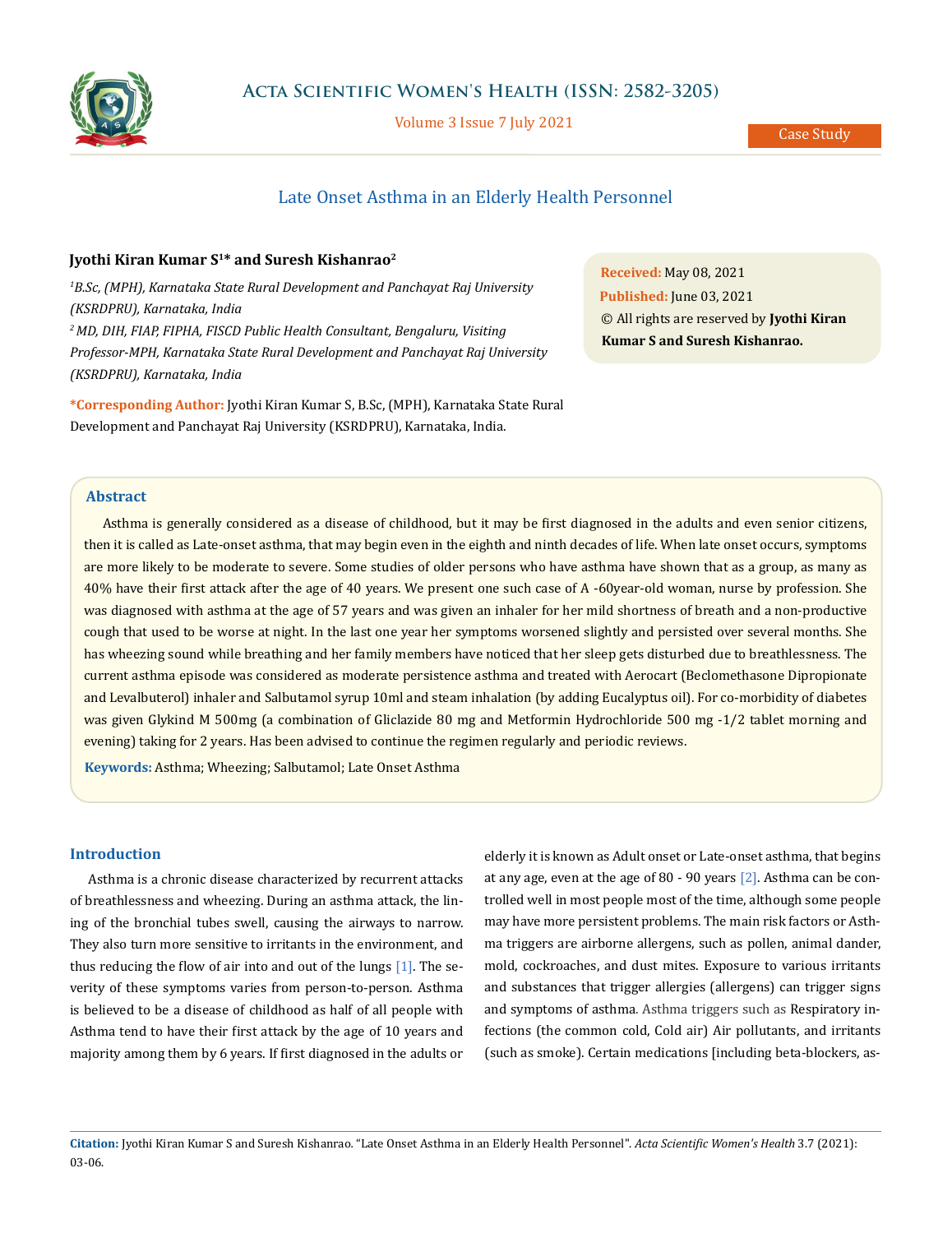pirin, ibuprofen (Advil, Motrin IB, others) and naproxen (Aleve)] Strong emotions and stress, Sulfites, and preservatives added to some types of foods and beverages like processed potatoes, beer, and wine [3].

Asthma is not uncommon among adults as it is estimated to affect 235 million people worldwide and causes more than 3,50,000 deaths per year. When late onset occurs, symptoms are similar to that of children but more likely to be moderate to severe. Some studies of older persons with asthma have shown that as many as 40% have had their first attack after the age of 40 years. Half of the middle age patients with asthma had onset in adulthood rather than childhood according to some studies. This proportion of onset of asthma in adulthood increases with age  $[4]$ .

Occupational asthma remains relatively under-recognized in India with little or no information regarding preventable causes. A large population-based, nationally representative cross-sectional study has confirmed findings from high income countries showing high prevalence of asthma in men in several occupational categories and subcategories; however, with no evidence of increased risks for women in the same occupations  $[5]$ . There is a particular lack of information on occupational risk factors for women workers [5]. Women's work has traditionally been considered safe and less hazardous to health in comparison with men's work  $[5]$ . This has resulted in a lack of information on occupational hazards for women workers [5], and our knowledge of occupational health has mainly been based on studies of men. However, 12% of workrelated asthma cases were related to the use of cleaning products. Nurses the largest healthcare worker group formed work-related asthma and reported frequent exposures to clean products and disinfectants, including quaternary ammonium compounds, bleach, ammonia, floor strippers, glutaraldehyde, and formaldehyde, all of which, at sufficient concentrations, are established respiratory irritants or sensitizers [6].

In terms of DALY (Disability Adjusted Life Years) Asthma is one of the leading causes of disease burden. Use of tobacco like smoking and in any other form in women were significantly more likely to suffer from Asthma. The households without a separate room for kitchen, or smokeless Challahs, as well as using unclean fuel (wood, Charcoal) for cooking further aggravate the prevalence of Asthma among women [7].

Although various asthma guidelines have been propagated widely over the past decade there remains a substantial gap between recommended and actual practices regarding inhaled steroid therapy, particularly among primary care physicians. We present one such case of an elderly female nurse being managed by both allopathic and homeopathic system.

## **Case History**

A 60-year-old female nursing professional reported at the hospital in October 2020, complaining of chest tightening, wheezing, and shortness of breathing early in the morning. Cooking and exposure to some specks of dust resulted in sneezing and persistent blockage of her nose and exacerbation of Asthma. This lady was diagnosed as Type 2 Diabetic and under treatment for over 2 years.

#### **On examination**

BP- 120/80 mmHg, RSB-160 mg/dl, Pulse Rate- 80/min, Respiratory Rate- 22/min and on Auscultation- wheezing sound could be heard.

No specific investigations were done. Clinical diagnosis was made and treated.

## **Treatment**

- Advised using Aero cart (Beclomethasone Dipropionate and Levo-salbutamol) inhaler whenever there is an exacerbation.
- Salbutamol syrup 10 ml and steam inhalation (by adding Eucalyptus oil) if cough pesists continuously suggested to use.
- Asked to continue her homeopathic medicines (Dr. Reckeweg R 48 and 49 both, twice a day).
- For diabetes continue Tab. Glykind M 500 mg (a combination of Gliclazide 80 mg and Metformin Hydrochloride 500 mg -1/2 tablet morning and evening) and monitor blood sugar and Hb1Ac periodically.

#### **Prognosis**

- She is better after 2 days of the new regimen.
- Continues to feel breathless while cooking and when exposed to dust.
- Her Diabetes is in control.
- Her respiratory rate is 20/ minute, and the wheezing sound is reduced drastically.

**Citation:** Jyothi Kiran Kumar S and Suresh Kishanrao*.* "Late Onset Asthma in an Elderly Health Personnel". *Acta Scientific Women's Health* 3.7 (2021): 03-06.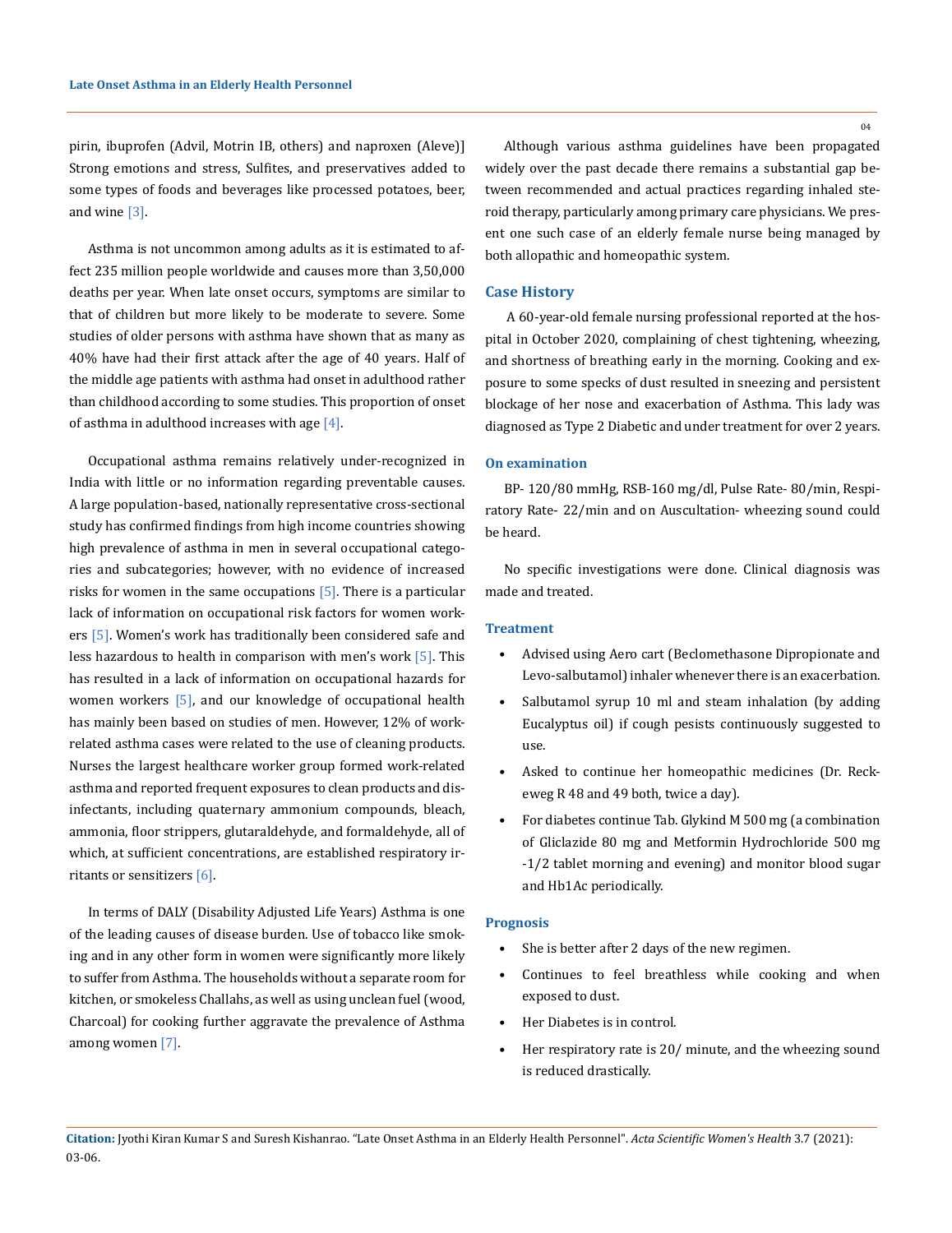#### **Follow-up**

After a week wheezing sound had disappeared and respiratory rate was 20/min. She is advised to continue homeopathic medicines (Dr. Reckeweg R 48 and 49 both twice a day), Aerocart inhaler (Beclomethasone Bipropionate and Levosalbutamol) when there is difficulty in breathing and manage the co-morbidity of diabetes with Tab. glykind M 500mg (1/2 tablet morning and evening).

## **Past history**

As the staff nurse, this lady used to guide the workers in the labor room for the purpose of cleaning and fumigation in Operation Theater and labor rooms where the smoke and dust are inhaled and exhaled which are dangerous to health. 2 years ago, she felt breathlessness and tightness in the chest after fumigation work and she consulted doctor within 2 days and took treatment for a week. But symptoms were not relieved thus consulted Homeopathic doctor. A Homeopathic medicine (Dr. Reckeweg R 48 and 49 both twice a day) advised.

## **Discussion**

The burden of asthma is immense, with about 30 million living in India  $[8]$ . Achievement and maintenance of control through the assessment of clinical manifestations and future risk has become the aim of treatment over the years. Indian asthmatics have a high frequency of reported exacerbations (67%), leading to substantial functional and emotional limitations. This depicts poor control of asthma and reflects the inadequate treatment of such patients. The uptakes of bronchodilators, inhaled corticosteroids, and influenza vaccinations have been found to be low in India [8]. Lack of familiarity with evidence-based management of asthma and lack of periodical updating among general physicians, reliance on alternate system of medication, and quacks, explains this disparity. Although various asthma guidelines have been propagated widely over the past decade there remains a substantial gap between recommended and actual practices regarding inhaled steroid therapy, particularly among primary care physicians.

Asthma in the elderly population has a major impact on patient's quality of life because of significant impairment in health status, symptoms of depression, professional demand, and significant limitation of daily activity. The factors of physiological processes of aging, psychosocial and associated co-morbidities, and drug interactions between prescribed medications. Once diagnosed, 05

should be under prolonged treatment because of poor inhalational technique, adverse effects of drugs, and drug interactions. There may also be problem in compliance in taking treatment because of a multiplicity of drugs. While young asthmatics are confident and correctly use inhalational therapy, the same is not seen among the elderly, because of the presence of co-morbidities and their management with asthma [9,10].

Walk-through surveys of hospital studies have identified several chemical products, in Operation theatre, Labor room, and other departments and areas, predominantly run by nurses and nursing aides, are exposed to potentially strong respiratory irritants or sensitizers [6,11,12].

Asthma among older women is undertreated, even among health care professionals. As per the study greatest mortality of asthma has increased among older women. In multivariate analysis, non-adherence factors are associated with severe asthma, lower socioeconomic status, current smoking, earlier onset of asthma, increasing age, and co-morbid conditions. Most physicians recognize that treating medical conditions appropriately becomes harder as the number of conditions increases along with Asthma. Severe asthma is at higher risk in women of advanced age, and it is undertreated among older women, even among health care professionals [8,11,12].

Exercise improves a patient's breathing capacity Pranayama and yoga in Indian practices have become scapegoats of busy modern days life [12]. Though our patient had started the daily practice after the first diagnosis (Surya-namaskar and pranayama -deep breathing exercises) that had influenced a change of activeness in her routine and her breathing airways relaxed but soon it was discontinued due to odd working hours.

## **Conclusion**

Asthma is a public health problem, especially the late-onset and severe asthma that can be a challenge to manage both to the patient and the Physicians. Doctors can diagnose adult-onset asthma through a physical examination, medical history, and lungfunction tests. There are several treatments options currently to help manage these patients, and new treatments are continuing to emerge. Once diagnosed it is difficult to cure and people must intake daily medication to control the underlying inflammation and prevent symptoms and exacerbations for long-term. Managing

**Citation:** Jyothi Kiran Kumar S and Suresh Kishanrao*.* "Late Onset Asthma in an Elderly Health Personnel". *Acta Scientific Women's Health* 3.7 (2021): 03-06.